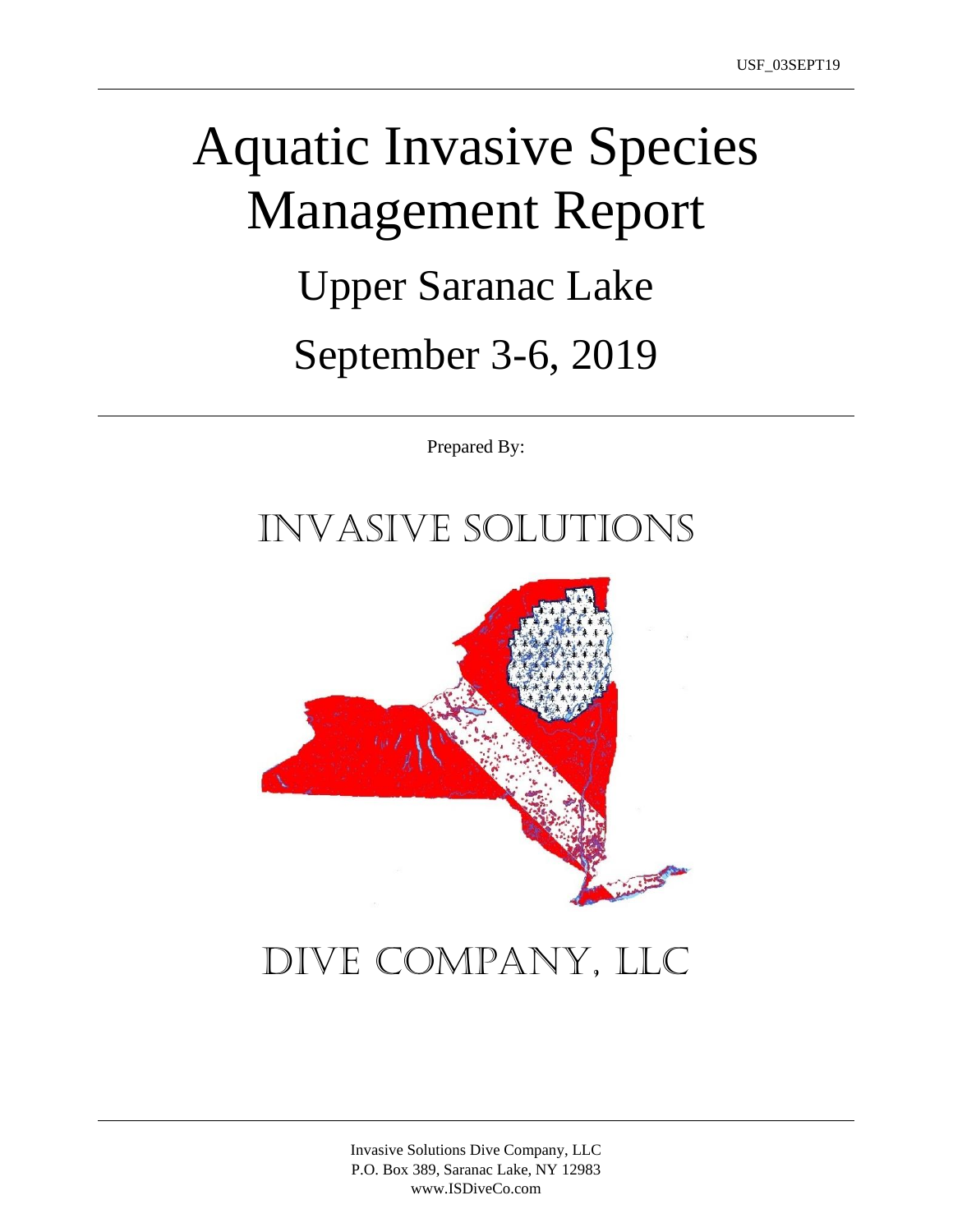#### **Operations**

#### **Tuesday- 9/3/19**

**Locations:** Sites 2, 10, 23, 34

**Description:** Crew began the day swimming the remaining shoreline (the western half of the southern shoreline) of Bartlett Carry Bay (site 34), locating no aquatic invasive species (AIS).

Crew worked the gas dock area in Gilpin Bay (site 23) locating Eurasian Watermilfoil (EWM) within the native plants north of the rockpile. EWM harvested was single/ multi-stem ranging from 0.25-6' in length.

Crew worked site 10 from the just outside Square Bay south to the entrance of Buck Island Bay, locating two single stem EWM 0.25' and one multi-stem 2' in length. 主要求法主要

法法划支出主要

法法法法 刺来流氓 4 金宝金车车车车车 「本流軍金法金家法」

"本来乘去来晚来人" 《幸承法年末来》  $2 - 3 - 1 - 2$ 

**Comments** 

Crew finished working site 2 (western section) swimming throughout the native plants locating no AIS.

#### **Wednesday- 9/4/19**

**Locations:** Site 12

**Description:** Due to early morning thunderstorms, Crew did not begin work until 11:00 am. Crew performed patterned swims through the Buck Island channel area (site 12), beginning at the southern end and worked north. Crew located mostly single stem EWM ranging from 0.5-7' in height.

#### **Thursday- 9/5/19**

**Locations:** Site 11

**Description:** Crew spent the day performing patterned swims throughout Little Square Bay (site 11). Crew began in the western section of the bay and worked east throughout the" tongue." Crew located both single/ multi-stem EWM ranging from 1-8' in length.

#### **Friday- 9/6/19**

**Locations:** Sites 5, 13

**Description:** Crew began the day responding to a lake manager buoy in northeast North Basin (site 5) harvesting one EWM. Crew continued to work the surrounding area and swam through the native plants eventually ending in the southeast section of the bay. Crew harvested additional EWM, both single/ multi-stem, ranging from 1-5' in length.

Crew finished the day working from where they had left off in the Buck Island channel and pushed north into Buck Island Bay, working throughout native plants in the bay locating no AIS.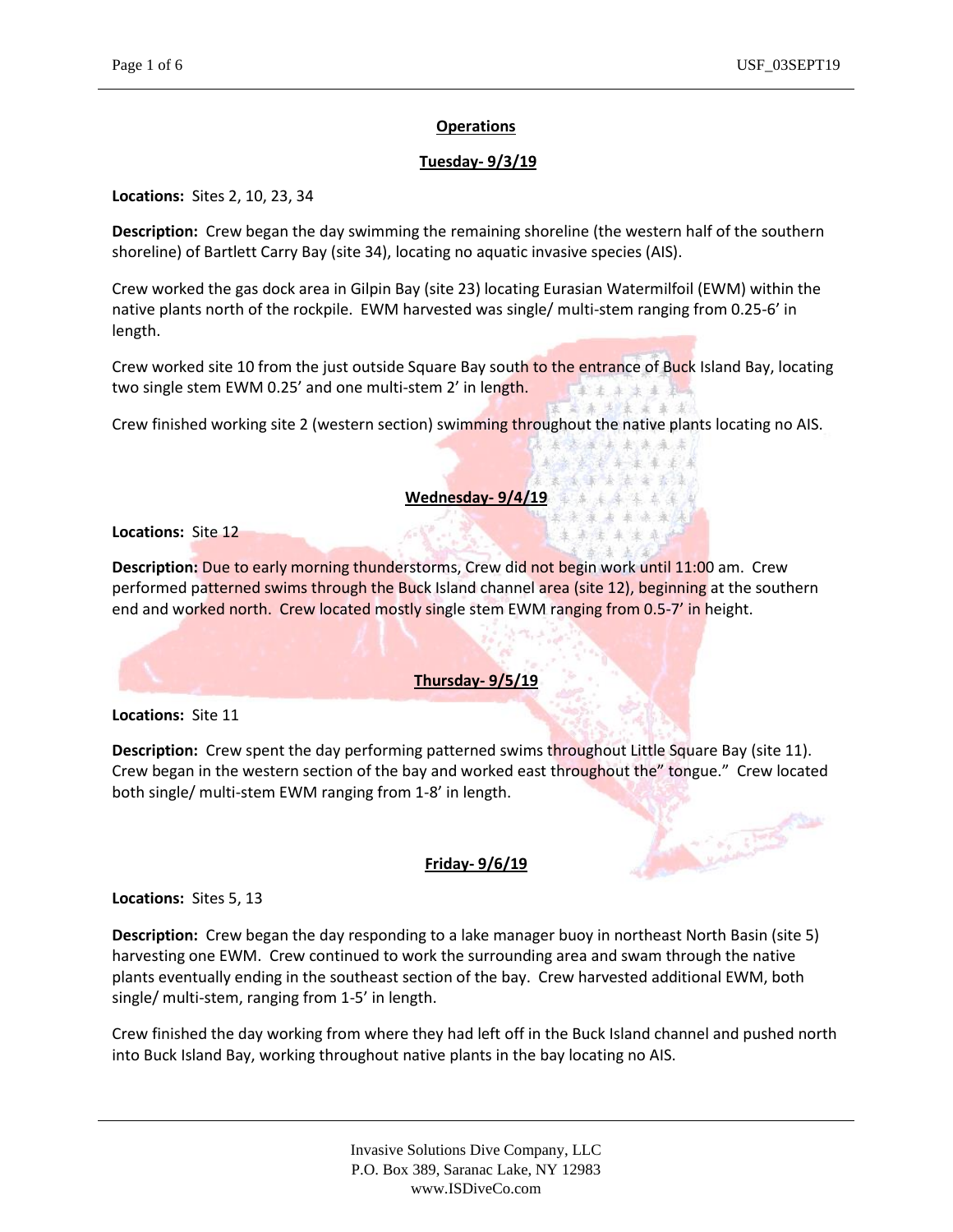| <b>Upper Saranac Lake (2019)</b>               |              | <b>Plant Tally</b> |             |                           |                  |
|------------------------------------------------|--------------|--------------------|-------------|---------------------------|------------------|
|                                                |              | Week of 9/3/2019   |             | <b>Year To Date Total</b> |                  |
| <b>Site Location</b>                           | #            | Eurasian           | Variable    | Eurasian                  | Variable         |
| Back Bay                                       | 1            |                    |             | 4                         | $\boldsymbol{0}$ |
| Saranac Inn point-Marlboro Club                | $\mathbf{2}$ | $\pmb{0}$          | 0           | $\mathbf 0$               | $\mathbf 0$      |
| College Row                                    | 3            |                    |             | 149                       | $\mathbf 0$      |
| Tommys Rock & Dry Island                       | 4            |                    |             | $\overline{0}$            | 0                |
| N. Basin -N. Markham point                     | 5            | 41                 | $\mathbf 0$ | 360                       | 0                |
| Goose Island-rock pile                         | 6            |                    |             | 17                        | $\mathbf 0$      |
| Green Island-rock pile                         | 7            |                    |             | $\mathbf 0$               | 0                |
| Green Bay- Moss Point Rock                     | 8            |                    |             | 0                         | $\mathbf 0$      |
| South Markham Point-Square Bay                 | 9            |                    |             | 56                        | $\mathbf{1}$     |
| Square Bay Divot- point north, Buck Island     | 10           | 3                  | $\mathbf 0$ | 8                         | 0                |
| Little Square Bay                              | 11           | 26                 | $\mathbf 0$ | 391                       | 1                |
| <b>Buck Island</b>                             | 12           | 27                 | $\mathbf 0$ | 256                       | $\overline{2}$   |
| <b>Buck Island Bay</b>                         | 13           | $\mathbf 0$        | $\mathbf 0$ | 22                        | 3                |
| Whitney Point-Bottleneck Bay-Butternut Point   | 14           |                    |             | 60                        | 9                |
| Saganaw Bay                                    | 15           |                    |             | 33                        | $\mathbf 0$      |
| Fish Creek Bay                                 | 16           |                    |             | 13                        | 6                |
| Fish Creek Channel                             | 17           |                    |             | 9                         | 187              |
| Fish Creek Pond-Spider Creek                   | 18           |                    |             | 301                       | 325              |
| Pork Bay                                       | 19           |                    |             | 17                        | $\mathbf{1}$     |
| Narrows West                                   | 20           |                    |             | $\mathbf 0$               | $\mathbf 0$      |
| Narrows East                                   | 21           |                    |             | $\mathbf{1}$              | $\mathbf{1}$     |
| Birch Point- Gull Point                        | 22           |                    |             | 3                         | $\mathbf 0$      |
| Gilpin Bay                                     | 23           | $\overline{7}$     | $\mathbf 0$ | 68                        | 0                |
| Eagle Island-rock pile                         | 24           |                    |             | $\overline{2}$            | 0                |
| North Gull Bay                                 | 25           |                    |             | 17                        | $\mathbf 0$      |
| Pelky Bay                                      | 26           |                    |             | $\mathbf 0$               | $\mathbf 0$      |
| <b>Gull Bay Connector</b>                      | 27           |                    |             | $\mathbf 0$               | $\mathbf 0$      |
| <b>Bungalow Bay</b>                            | 28           |                    |             | $\mathbf{1}$              | $\mathbf 0$      |
| South Gull Bay                                 | 29           |                    |             | 29                        | $\mathbf 0$      |
| Deer Island                                    | 30           |                    |             | 27                        | $\mathbf 0$      |
| Doctors Island, area                           | 31           |                    |             | $\mathbf{1}$              | $\mathbf 0$      |
| Birch Island, area                             | 32           |                    |             | $\overline{2}$            | $\mathbf 0$      |
| Bull Point- Sekon Point                        | 33           |                    |             | $\mathbf 0$               | $\mathbf 0$      |
| <b>Bartlett Carry Bay</b>                      | 34           | 0                  | $\mathbf 0$ | 5                         | $\mathbf 0$      |
| Sekon Point- south of Wenonah                  | 35           |                    |             | 64                        | $\mathbf 0$      |
| Chapel Island                                  | 36           |                    |             | $\boldsymbol{0}$          | $\boldsymbol{0}$ |
| East South Basin- Bartlett Carry Bay, entrance | 37           |                    |             | 8                         | $\mathbf 0$      |
| Corey's Island                                 | 38           |                    |             | 88                        | 0                |
| South Basin                                    | 39           |                    |             | 117                       | $\mathbf 0$      |
| <b>Total Number of Plants</b>                  |              | 104                | $\pmb{0}$   | 2129                      | 536              |
| <b>Weight (lbs)</b>                            |              | Eurasian           | Variable    | Eurasian                  | Variable         |
|                                                |              | 6.3                | $\pmb{0}$   | 125.8                     | 104.7            |

Invasive Solutions Dive Company, LLC P.O. Box 389, Saranac Lake, NY 12983 www.ISDiveCo.com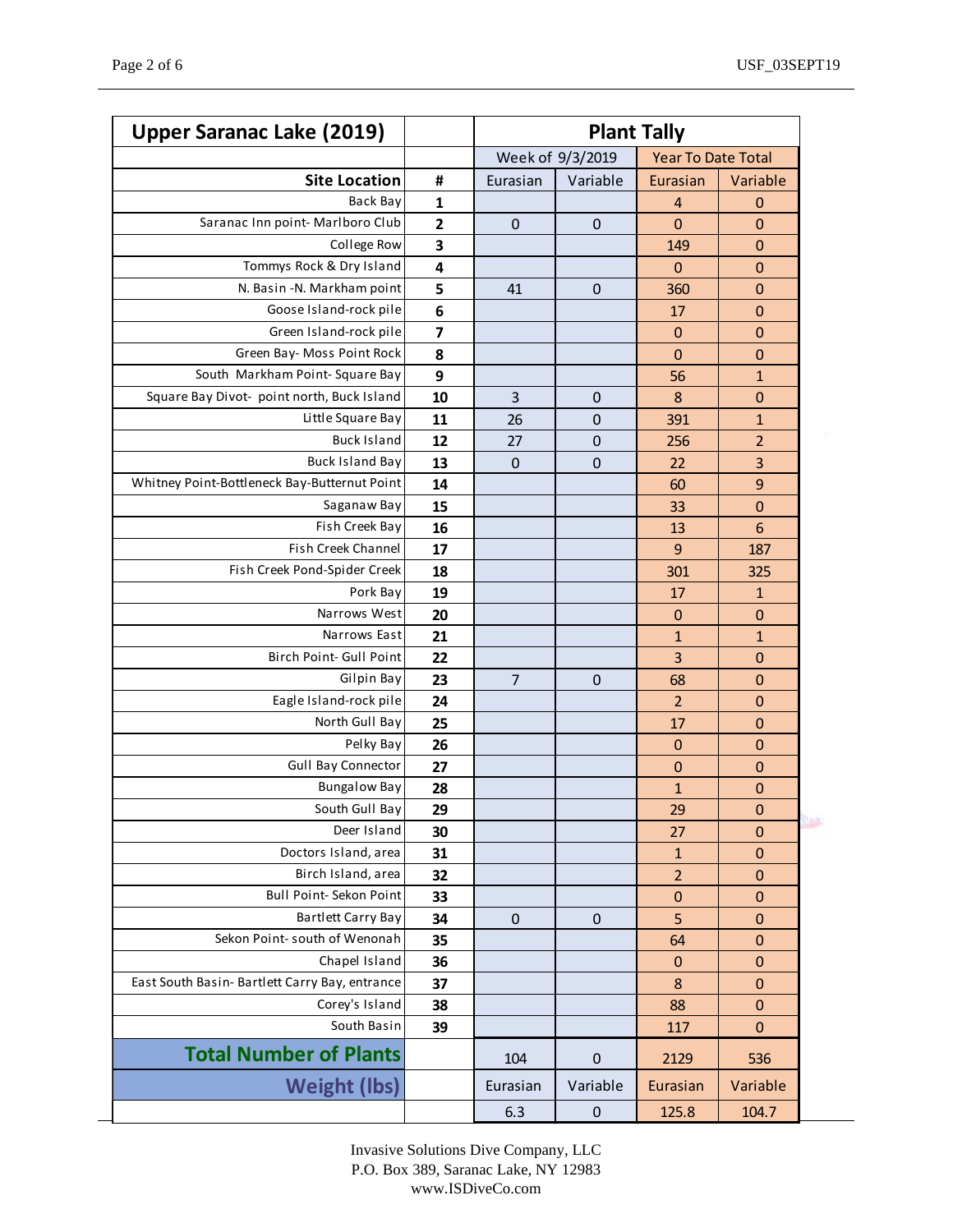

### Upper Saranac Lake- week of 03 September 19

Site 5- North Basin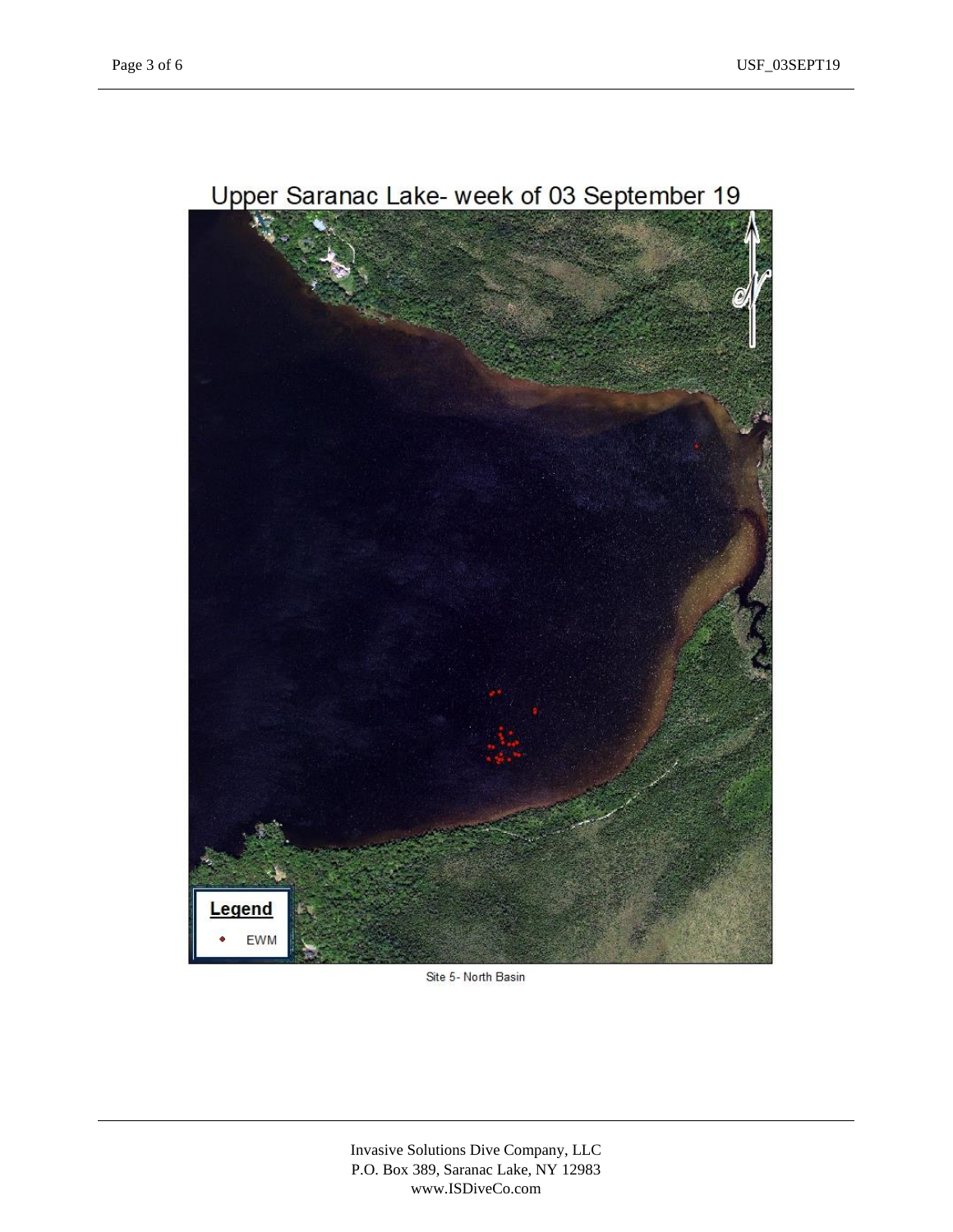

Site 10- Square bay divot- point north of Buck Island<br>Site 11- Little Square Bay<br>Site 12- Buck Island channel<br>Site 13- Buck Island Bay

Invasive Solutions Dive Company, LLC P.O. Box 389, Saranac Lake, NY 12983 www.ISDiveCo.com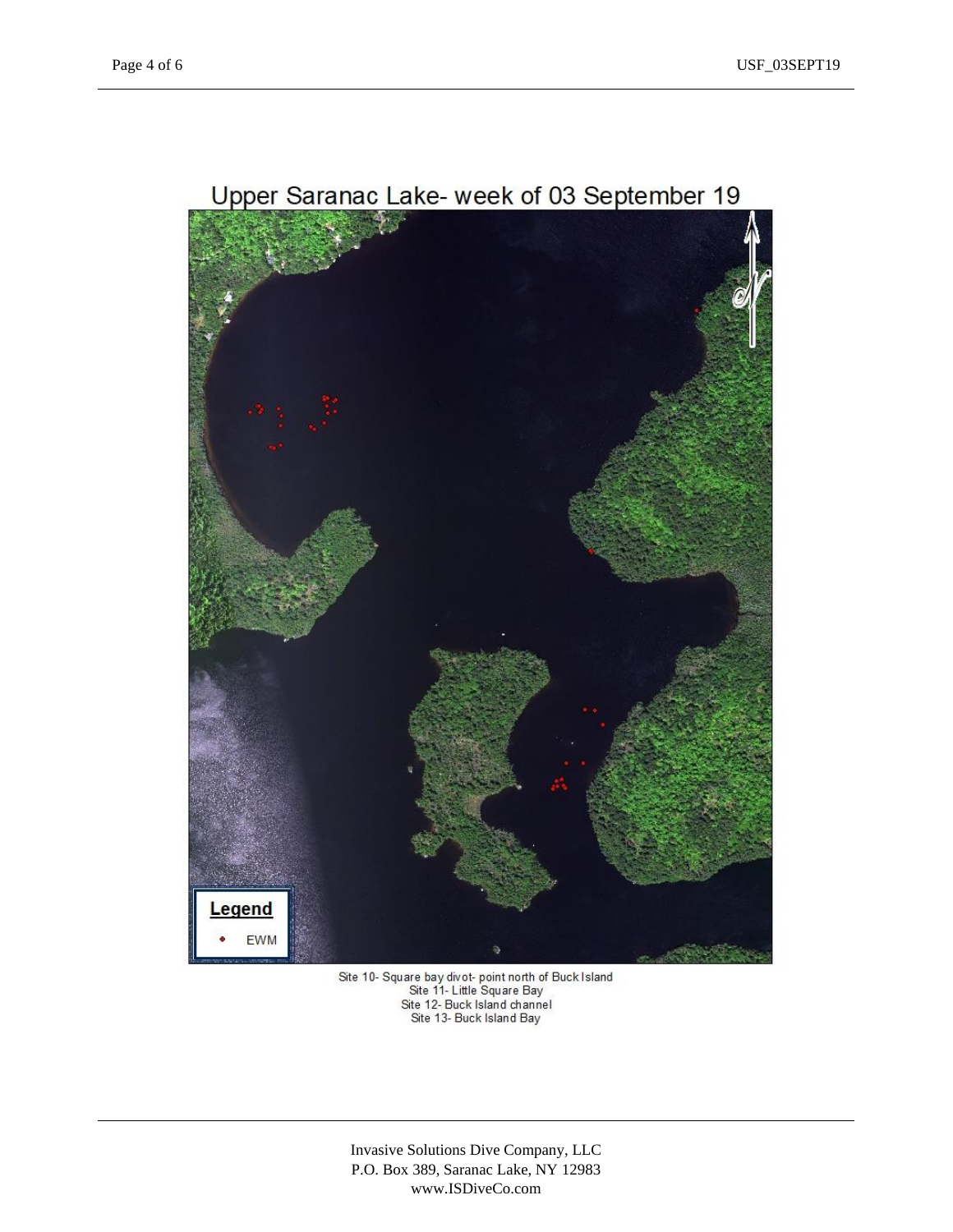

Upper Saranac Lake- week of 03 September 19

Site 23- Gilpin Bay